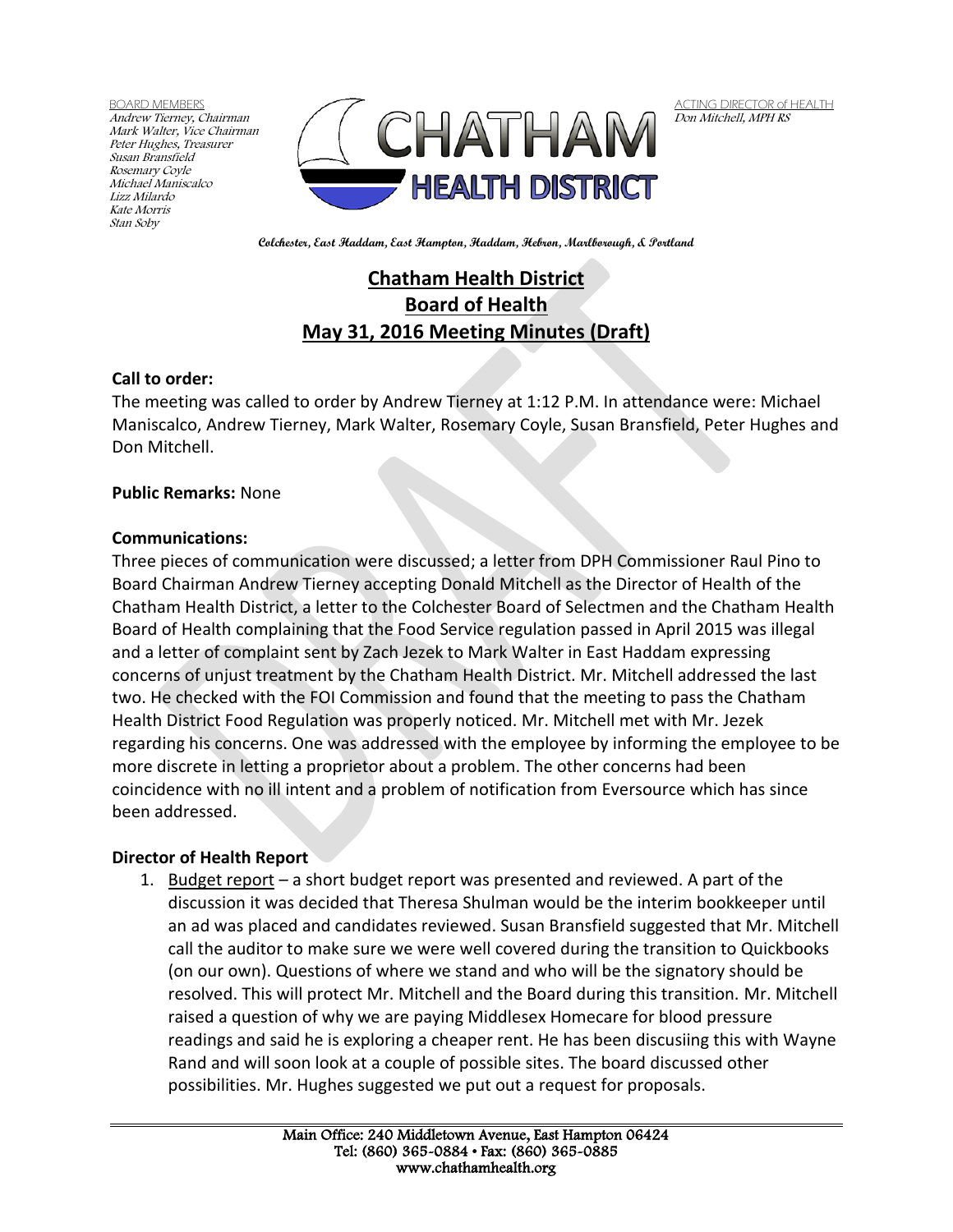- 2. East Haddam Lakes Association Meeting Mr. Mitchell said he had enjoyed meeting the people from the association and they had a nice discussion regarding the lake communities and environmental issues.
- 3. East Haddam Business Association As a result of the letter in communications Mr. Mitchell has been invited to meet with the local business association. He has agreed to attend in hopes of creating a more positive relationship between the two.
- 4. Standard Operating procedures for satellite offices This was requested by the Colchester First Selectman (at a meeting with Chairman Tierney and Don Mitchell) prior to him discussing addressing a tense office environment in the Colchester land use department. Mr. Mitchell was seeking guidance on what was expected as any minute oversight could result in a lack of cooperation. The Board asked Mr. Mitchell to stop work immediately as such an SOP is not needed. The towns have largely understood their roles in support of the district. Rosemary Coyle asked Mr. Mitchell to ask her to any future meetings with Colchester staff.
- 5. May 25<sup>th</sup> meeting with DPH and Chatham Health District Chairman Tierney went over the discussions held and reported that it had been a cordial and productive meeting.

## **Committee meeting dates:**

Meeting dates were set as follows:

Personnel Committee (Mike, Andy, Peter & Don) – in East Hampton Town Hall June 21<sup>st</sup> at 1 PM.

Environment Committee (Mark, Stan, Susan & Steve) –in Marks office June 21<sup>st</sup> at 1 PM> Community Health Committee (Rosemary, Kate & Vicky) – in East Hampton Ambulance on June 21s tat 1 PM.

# **Director of Health List of Goals:**

- 1. The following were offered as goals:
- 2. Generate a clear financial plan for stability and forecasts
- 3. Improve management of billing and revenues
- 4. Improve customer service and response
- 5. Open lines of communication for new businesses put FAQ's on website especially for new food service, speak at Chamber of Commerce
- 6. Establish ongoing communication with towns
- 7. Make a sanitarian the principal contact within a town
- 8. Allow staff time to review applications within one week

# **Old Business:**

- A) Short term disability set for personnel committee
- B) Fee schedule set for environment committee
- C) Bookkeeper Need desk, computer, Quickbooks Pro, new telephone connection. Mr.Tierney suggests taking up to \$10K from an eligible account